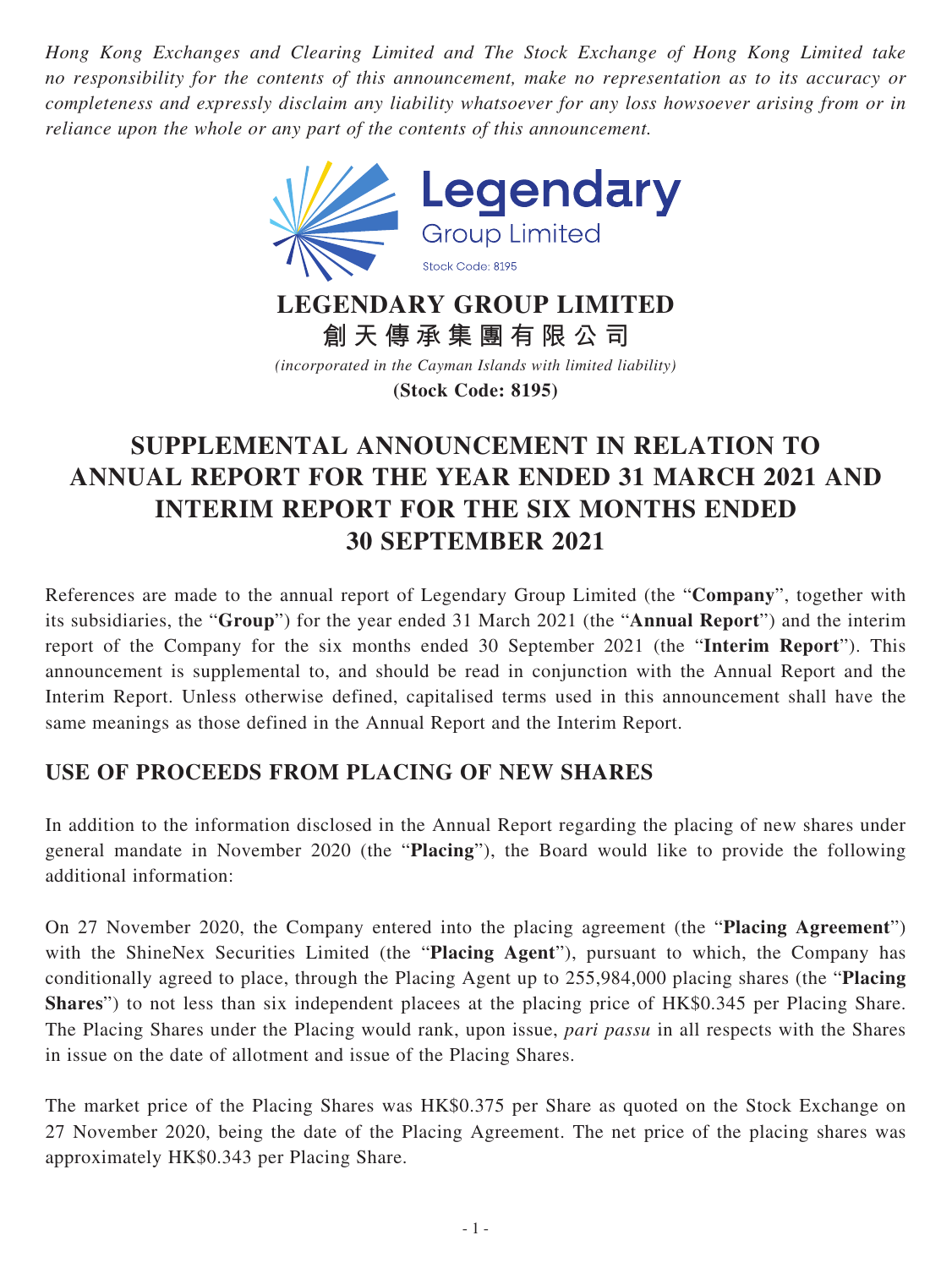The Directors considered that the Placing represents a good opportunity to raise additional funds for the Group's business operation and as working capital of the Group. In addition, the Placing would broaden the Company's capital base and shareholders base without any interest burden. Moreover, the net proceeds from the Placing would strengthen the Group's financial position for future development of the Group.

The condition of the Placing has been fulfilled and the completion of the Placing took place on 22 December 2020. A total of 255,984,000 Placing Shares were placed by the Placing Agent to not less than six placees (the "**Placees**") at the placing price of HK\$0.345 per Placing Share.

To the best of the knowledge, information and belief of the Directors and having made all reasonable enquiries, the Placees and their respective ultimate beneficial owner(s), as applicable, are parties independent of the Company and not acting in concert with the connected persons of the Company. None of the Placees has become a substantial Shareholder (as defined in the GEM Listing Rules) immediately after completion of the Placing.

The net proceeds from the Placing amounted to approximately HK\$87.7 million (the "**Net Proceeds**"). Details of the use of the Net Proceeds are as follows:

| <b>Use of Net Proceeds</b>                                                                                                                                                          | <b>Total planned</b><br>amount<br>to be used<br>HK\$' million | <b>Actual use of</b><br><b>Net Proceeds</b><br>up to<br>31 March 2021<br>HK\$' million | <b>Unutilised</b><br>amount of<br><b>Net Proceeds</b><br>up to<br><b>31 March 2021</b><br>HK\$' million | <b>Expected timeline</b><br>for unutilised<br>Net Proceeds as at<br>31 March 2021 |
|-------------------------------------------------------------------------------------------------------------------------------------------------------------------------------------|---------------------------------------------------------------|----------------------------------------------------------------------------------------|---------------------------------------------------------------------------------------------------------|-----------------------------------------------------------------------------------|
| Repayment of the outstanding<br>principal and accrued interest<br>of the promissory note in<br>the total principal amount of<br>HK\$40,000,000, bearing interest at<br>5% per annum | 40.70                                                         | 23.56                                                                                  | 17.14                                                                                                   | Expected to be fully<br>utilised on or before<br>30 November 2021                 |
| Expansion and development of the<br>existing businesses                                                                                                                             | 19.00                                                         | 19.00                                                                                  |                                                                                                         |                                                                                   |
| Future investment opportunities as<br>may be identified from time to<br>time                                                                                                        | 19.00                                                         |                                                                                        | 19.00                                                                                                   | Expected to be fully<br>utilised on or before<br>30 November 2021                 |
| General working capital                                                                                                                                                             | 9.00                                                          | 9.00                                                                                   |                                                                                                         |                                                                                   |
| Total                                                                                                                                                                               | 87.70                                                         | 51.56                                                                                  | 36.14                                                                                                   |                                                                                   |

The Net Proceeds was fully utilised as at 30 November 2021.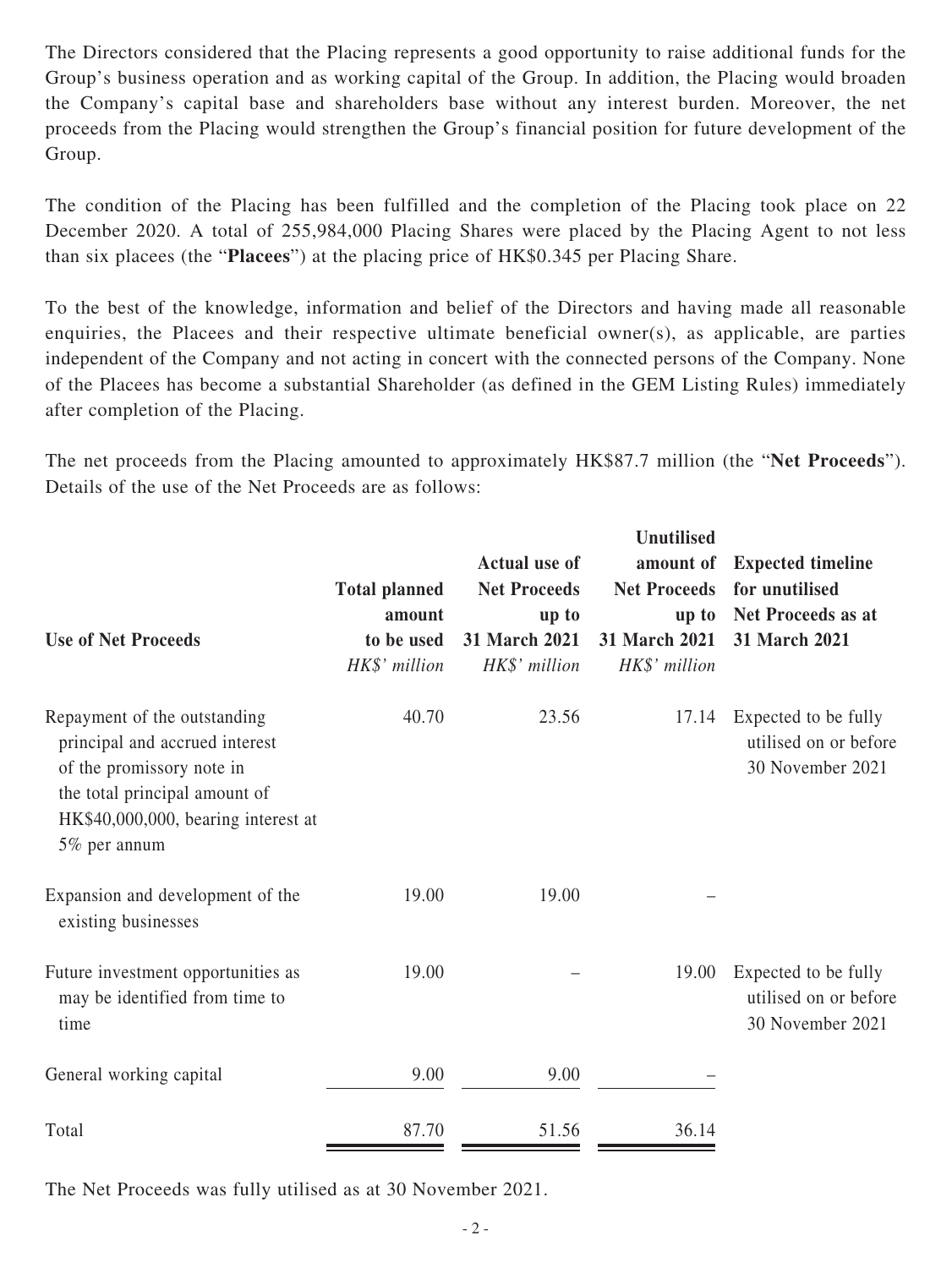## **THE SHARE OPTION SCHEME**

In addition to the information provided in the Annual Report and Interim Report, the Board would like to provide the following further information in relation to the share options scheme of the Company:

#### **(i) Annual Report**

Details of the share options movements during the year ended 31 March 2021 under the share options scheme of the Company are as follows:

|                                  | Date of grant<br>(Note 1) | Exercisable<br>period             | <b>Closing price</b><br>of the shares<br>immediately<br>before the date<br>of grant<br>HK\$ | <b>Exercise price</b><br>per share<br>HK\$ | <b>Balance as at</b><br>1 April 2020 | Granted<br>during the year | <b>Exercised</b><br>during the year | Cancelled<br>during the year | <b>Balance as at</b><br>31 March 2021 |
|----------------------------------|---------------------------|-----------------------------------|---------------------------------------------------------------------------------------------|--------------------------------------------|--------------------------------------|----------------------------|-------------------------------------|------------------------------|---------------------------------------|
| Director                         |                           |                                   |                                                                                             |                                            |                                      |                            |                                     |                              |                                       |
| Yuen Yu Sum                      | 14 July 2020              | 14 July 2020 to<br>13 July 2030   | 0.227                                                                                       | 0.227                                      | $\overline{\phantom{a}}$             | 10,000,000                 |                                     | -                            | 10,000,000                            |
| <b>Employees of the</b><br>Group | 26 March 2021             | 26 March 2021 to<br>25 March 2031 | 0.330                                                                                       | 0.330                                      | $\overline{\phantom{a}}$             | 127,992,000                |                                     |                              | 127,992,000                           |
| Total                            |                           |                                   |                                                                                             |                                            | $\overline{\phantom{m}}$             | 137,992,000                |                                     |                              | 137,992,000                           |

*Note:*

1. Immediately vested upon the date of grant.

The fair value of the share options granted during the year ended 31 March 2021 to each class of grantees are summarized as follows:

| <b>Class of grantees</b> | <b>Fair value</b> |
|--------------------------|-------------------|
|                          | $(HK\$            |
| Director                 | 292,000           |
| Employees of the Group   | 5,145,000         |
| Total:                   | 5,437,000         |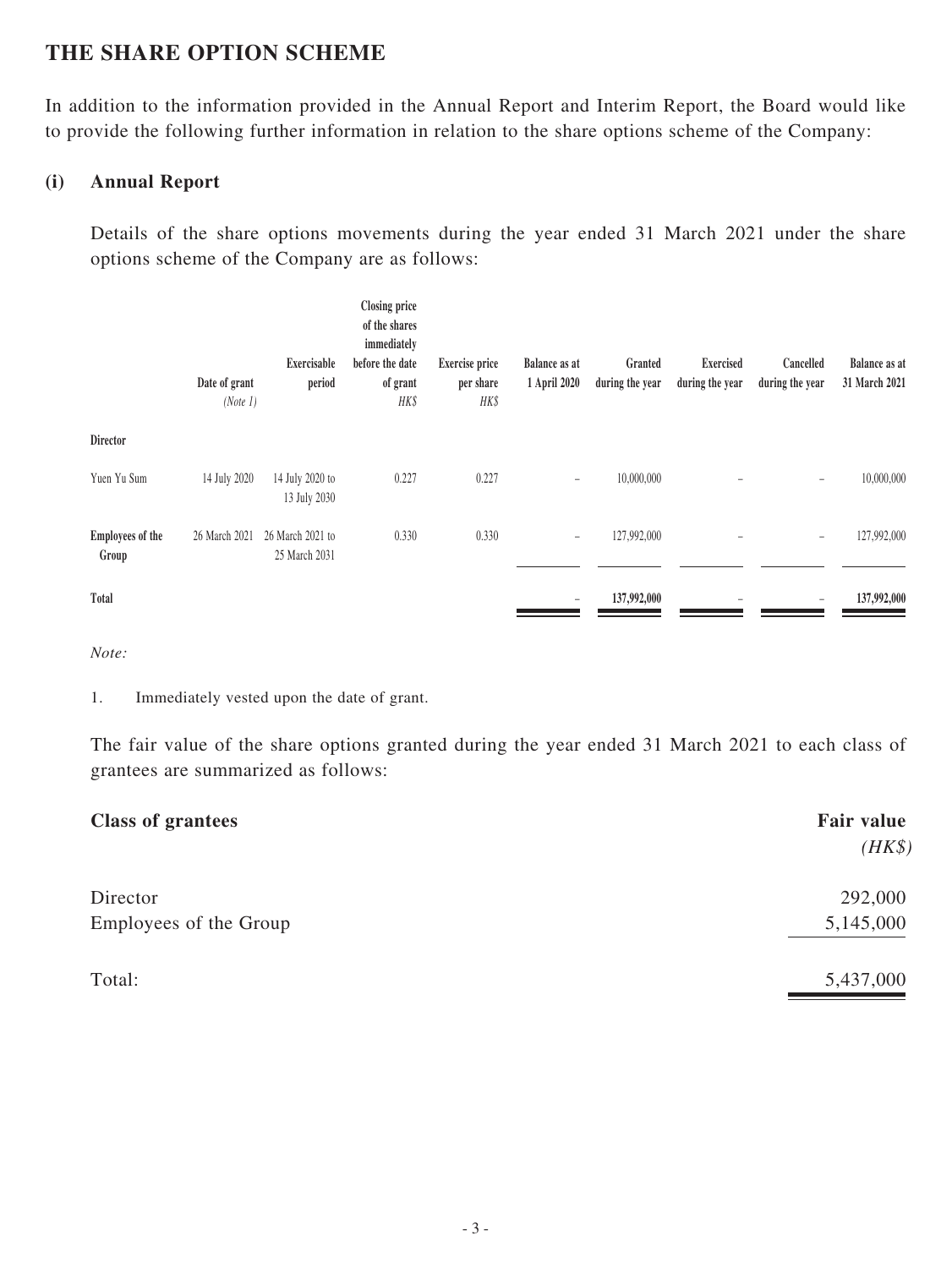#### **(ii) Interim Report**

Details of the share options movements during the six months ended 30 September 2021 under the share options scheme of the Company are as follows:

|                           | Date of grant<br>(Note 1) | Exercisable<br>period             | <b>Closing price</b><br>of the shares<br>immediately<br>before the date<br>of grant<br>HK\$ | <b>Exercise price</b><br>per share<br>HK\$ | <b>Balance as at</b><br>1 April 2021 | Granted<br>during the<br>period | <b>Exercised</b><br>during the<br>period<br>(Note 5) | Cancelled<br>during the<br>period | <b>Balance as at</b><br>31 September<br>2021 |
|---------------------------|---------------------------|-----------------------------------|---------------------------------------------------------------------------------------------|--------------------------------------------|--------------------------------------|---------------------------------|------------------------------------------------------|-----------------------------------|----------------------------------------------|
| Director                  |                           |                                   |                                                                                             |                                            |                                      |                                 |                                                      |                                   |                                              |
| Yuen Yu Sum               | 14 July 2020              | 14 July 2020 to<br>13 July 2030   | 0.227<br>(Note 4)                                                                           | 0.227<br>(Note 4)                          |                                      | $\overline{\phantom{a}}$        | 10,000,000<br>(Note 4)                               |                                   |                                              |
| Employees of the<br>Group | 26 March 2021             | 26 March 2021 to<br>25 March 2031 | 1.65<br>(Note 3)                                                                            | 1.65<br>(Note 2)                           | 25,598,400<br>(Note 2)               |                                 |                                                      |                                   | 25,598,400<br>(Note 2)                       |
| Total                     |                           |                                   |                                                                                             |                                            | 25,598,400                           | -                               | 10,000,000<br>(Note 4)                               |                                   | 25,598,400                                   |

*Notes:*

- 1. Immediately vested upon the date of grant.
- 2. Effective on 28 September 2021, the exercise price of the share options and the number of consolidated shares to be allotted and issued upon exercising of the share options had been adjusted as a result of the share consolidation (the "**Share Consolidation**"). For details, please refer to the Company's announcement dated 27 September 2021.
- 3. Have been adjusted due to the Share Consolidation.
- 4. As the options were exercised before the Share Consolidation became effective, no adjustments were required to be made.
- 5. The weighted average closing price of the shares immediately before the date on which the options were exercise were HK\$0.227.

No share option were granted during the six months ended 30 September 2021.